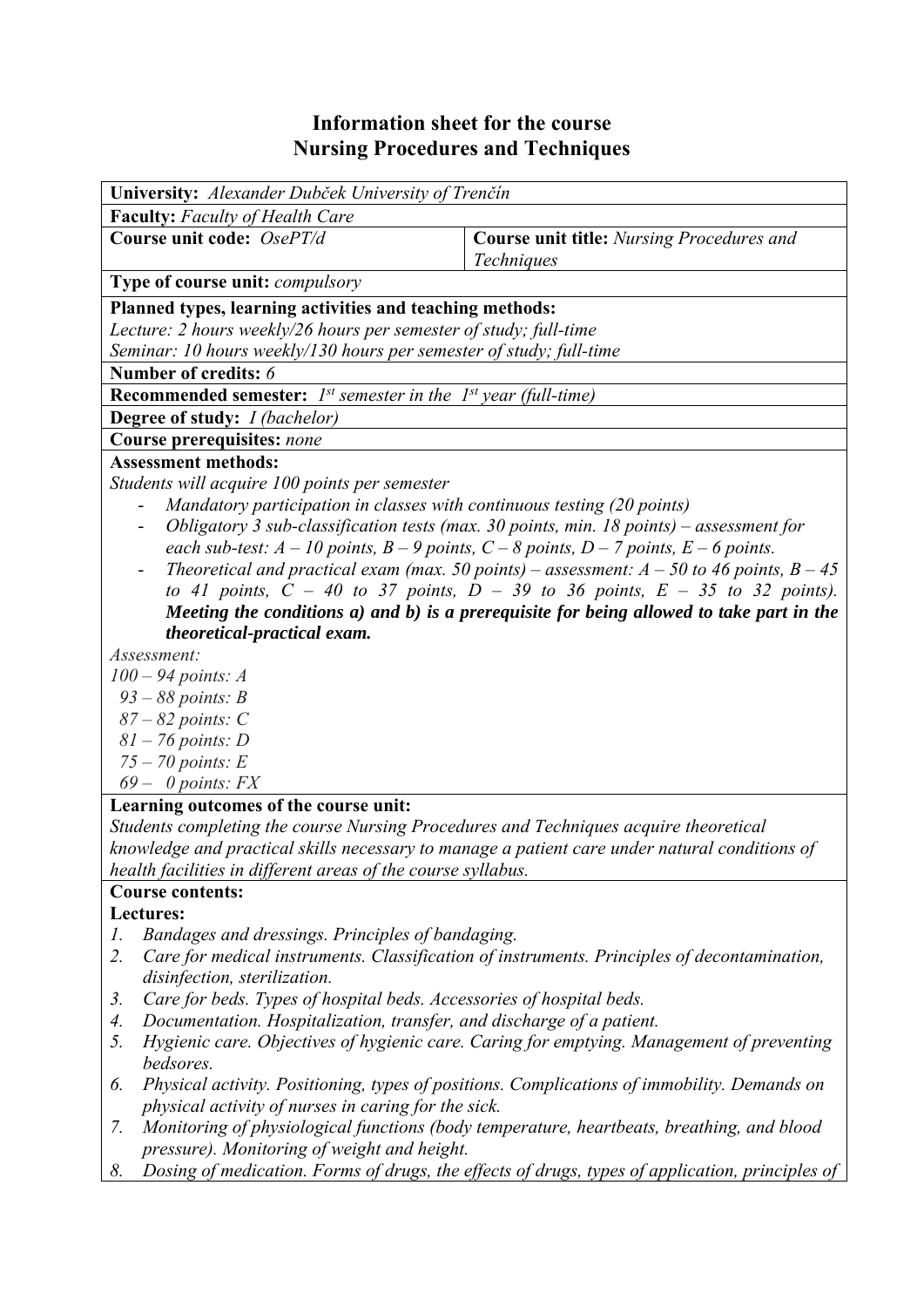*application of each type of medication. Principles of dosing of selected classes of drugs (analgesics, opioids). Medication dosing management.* 

- *9. Application of injections. Types of injections. Syringes and needles. Complications in applying each type of injection. Application of insulin, heparin, and antibiotics.*
- *10. Infusion, transfusion, parenteral nutrition. Types of infusion solutions, blood components. Preparation of parenteral nutrition. Principles of application. Complications after transfusion.*
- *11. Collecting biological material for examination. Types of biological material. Types of tests. The role of nurses in the collection of biological material, the principles of sampling. Documentation.*
- *12. Examination of sight, hearing, grand round. Endoscopic examination methods.*
- *13. ECG. Care for the dying patient. Palliative care.*
- **Seminars:**
- *1. Techniques of bandaging triangular bandage, sling bandage, patch bandages, gauze bandages, immobilization bandages, and tube bandages. Recording in nursing documentation.*
- *2. Disinfection. Selection of appropriate means of disinfection according to the application scope. Types of disinfection solutions, preparation of the solution for use. Sterilization, selection of a proper sterilization method, preparation of material for sterilization, handling of the sterile material.*
- *3. Care for beds. Adjustment of hospital beds for adults, for children. Adjusting the patient bed lengthwise, widthwise. Use of bed accessories.*
- *4. Serving meals. The dietary system. Ordering, transportation, preparation and distribution of meals within the nursing unit. Serving meals to patients, feeding. Enteral feeding application (introduction of nasogastric or orogastric tube). Nutrition of infants and toddlers.*
- *5. Hygienic care. Morning and evening hygienic care, whole body washing. Bathing of the infant. Care of the patient's clothing. Hair care, washing, delousing. Oral cavity care.*
- *6. Care for urination catheterization. Catheterization of a woman, introduction of the indwelling catheter. Assistance with catheterization of a man. Emptying the urinary bladder. Enema – application of purifying, diagnostic, therapeutic enema, micro-enema.*
- *7. The measurement and recording of physiological functions (body temperature, heartbeats, breathing, blood pressure), measuring and recording the weight and height.*
- *8. Oral medication. Administration of drugs to the skin, eye, ear, nose. Application of drugs to body cavities. Drug application via the respiratory tract.*
- *9. Application of injections. Aspirating of drugs from an ampoule, vial. The methodology and technique of intradermal, subcutaneous, intramuscular, intravenous injection. Methodology of application of insulin, heparin, low molecular weight heparin.*
- *10. Infusion preparation of infusion solution, methodology of application. Assistance at applying a transfusion. Pre-transfusion examinations. Patient monitoring during the infusion, transfusion, parenteral nutrition. Documentation.*
- *11. Methodology and technique of sampling various types of biological material. Collection of blood, urine, stool, sputum, gastric juice, duodenal juice, collection of material from the surface of the body, pathological deposits, cavities, and mucosa.*
- *12. Preparation and assistance at selected surgical procedures. Treatment of aseptic wounds, septic wounds, stomata. Preparing a sterile table. Puncture – types of punctures, assistance with puncture.*
- 13. *Gynecological-obstetric care. Care for the woman in gynecology, at a gynecological examination. Care for the pregnant woman. Care for the new-born child.*

**Recommended of required reading:** 

1. *KRIŠKOVÁ, A. a kol.: Ošetrovateľské techniky. Metodika sesterských činností. Martin:*